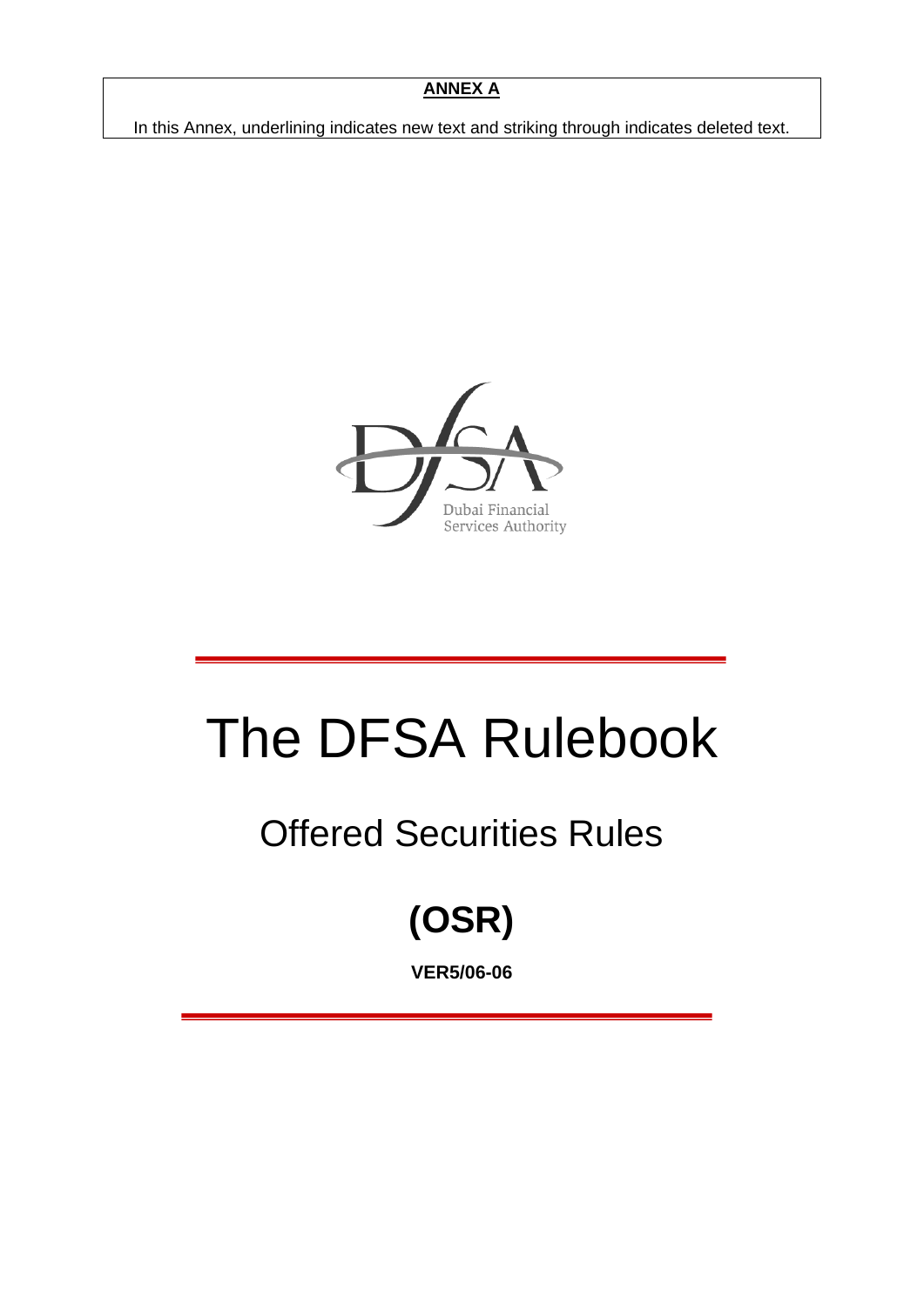## **Contents**

The contents of this module are divided into the following chapters, sections and appendices:

| $\mathbf{1}$            |  |
|-------------------------|--|
| 1.1                     |  |
| 1.2                     |  |
| 1.3                     |  |
| $\overline{2}$          |  |
| 2.1                     |  |
| 2.2                     |  |
| 2.3                     |  |
| 2.4                     |  |
| 2.5                     |  |
| 2.6                     |  |
| 2.7                     |  |
| 2.8                     |  |
| 3                       |  |
| 3.1                     |  |
| 3.2                     |  |
| 3.3                     |  |
| 3.4                     |  |
| $\overline{\mathbf{4}}$ |  |
| 4.1                     |  |
| 4.2                     |  |
| 5                       |  |
| 5.1                     |  |
| 5.2                     |  |
| 5.3                     |  |
| 5.4                     |  |
| 5.5                     |  |
| 5.6                     |  |
| 6                       |  |
| 6.1                     |  |
| 6.2                     |  |
| 6.3                     |  |
| 6.4                     |  |
| $\overline{\mathbf{7}}$ |  |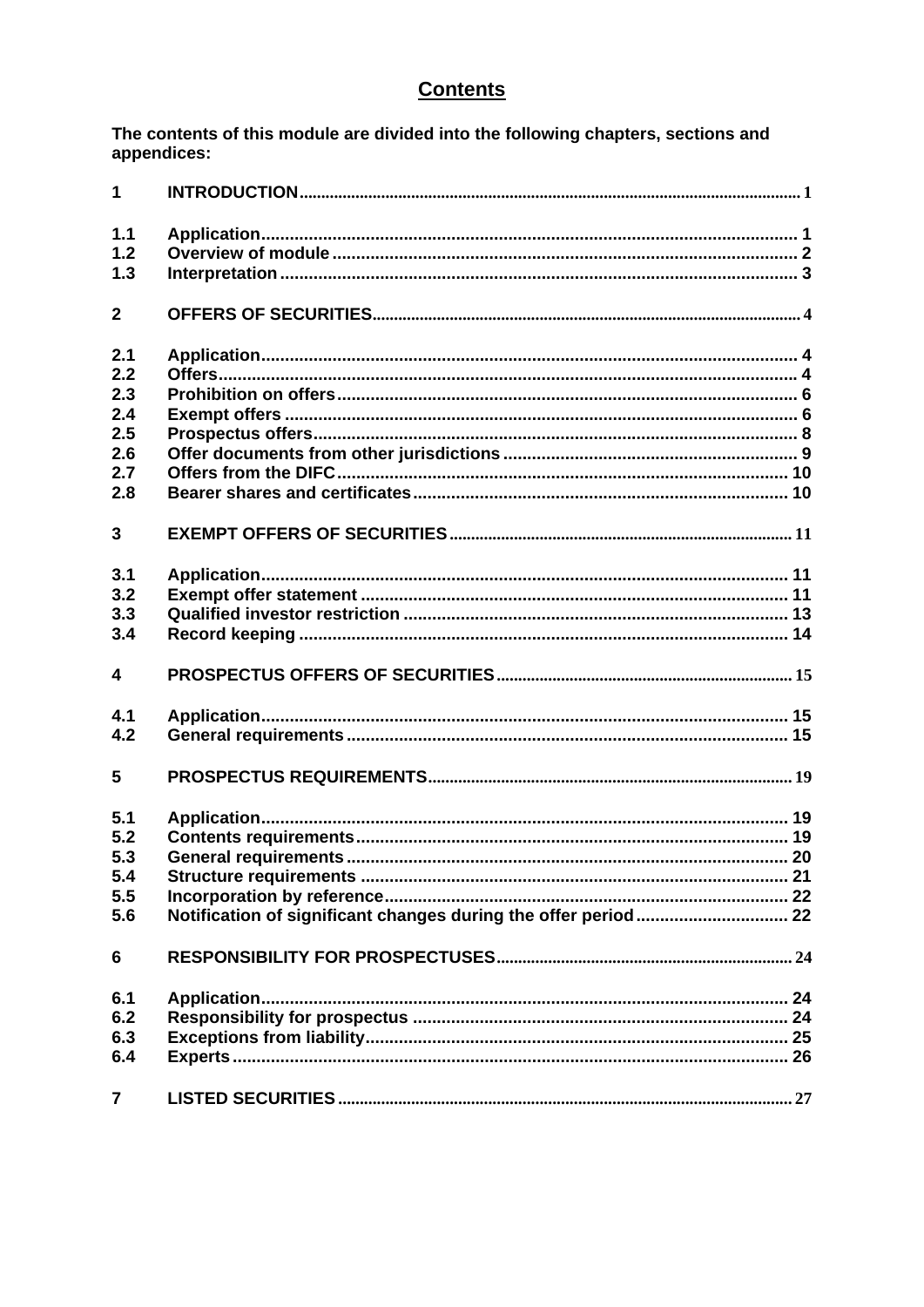| 7.1<br>7.2<br>7.3                                                            | Powers of the DFSA in relation to Securities admitted to an official list of                                                                                        |  |  |  |
|------------------------------------------------------------------------------|---------------------------------------------------------------------------------------------------------------------------------------------------------------------|--|--|--|
|                                                                              |                                                                                                                                                                     |  |  |  |
| 7.4                                                                          |                                                                                                                                                                     |  |  |  |
| 7.5                                                                          |                                                                                                                                                                     |  |  |  |
| 8                                                                            |                                                                                                                                                                     |  |  |  |
| 8.1                                                                          |                                                                                                                                                                     |  |  |  |
| 8.2                                                                          |                                                                                                                                                                     |  |  |  |
| 8.3                                                                          |                                                                                                                                                                     |  |  |  |
| 8.4                                                                          |                                                                                                                                                                     |  |  |  |
| 8.5                                                                          |                                                                                                                                                                     |  |  |  |
| 9                                                                            |                                                                                                                                                                     |  |  |  |
| 9.1                                                                          |                                                                                                                                                                     |  |  |  |
| 9.2                                                                          |                                                                                                                                                                     |  |  |  |
| 10                                                                           |                                                                                                                                                                     |  |  |  |
|                                                                              |                                                                                                                                                                     |  |  |  |
| 10.1                                                                         |                                                                                                                                                                     |  |  |  |
| 10.2                                                                         |                                                                                                                                                                     |  |  |  |
| 10.3                                                                         |                                                                                                                                                                     |  |  |  |
| 10.4                                                                         |                                                                                                                                                                     |  |  |  |
| 10.5                                                                         |                                                                                                                                                                     |  |  |  |
| 10.6                                                                         |                                                                                                                                                                     |  |  |  |
| 10.7                                                                         |                                                                                                                                                                     |  |  |  |
| 11                                                                           |                                                                                                                                                                     |  |  |  |
| 11.1                                                                         |                                                                                                                                                                     |  |  |  |
| 11.2                                                                         |                                                                                                                                                                     |  |  |  |
| 11.3                                                                         | Obligations of a Reporting Entity relating to a compliance adviser  46                                                                                              |  |  |  |
| 11.4                                                                         |                                                                                                                                                                     |  |  |  |
|                                                                              |                                                                                                                                                                     |  |  |  |
| 12                                                                           | CONTRAVENTIONS, ENFORCEMENT AND STOP ORDERS 4448                                                                                                                    |  |  |  |
|                                                                              |                                                                                                                                                                     |  |  |  |
|                                                                              |                                                                                                                                                                     |  |  |  |
|                                                                              |                                                                                                                                                                     |  |  |  |
|                                                                              |                                                                                                                                                                     |  |  |  |
|                                                                              | 12.113.1 Fees.                                                                                                                                                      |  |  |  |
|                                                                              |                                                                                                                                                                     |  |  |  |
|                                                                              |                                                                                                                                                                     |  |  |  |
| 13.114.1 Applications to waive or modify the Markets Law 2004 and rules 4953 |                                                                                                                                                                     |  |  |  |
| App1                                                                         |                                                                                                                                                                     |  |  |  |
| A1.1<br>A1.2                                                                 | Contents of prospectus - Information about the Issuer (registrations statement). 4954<br>Contents of prospectus - Information about the securities (issue note)5257 |  |  |  |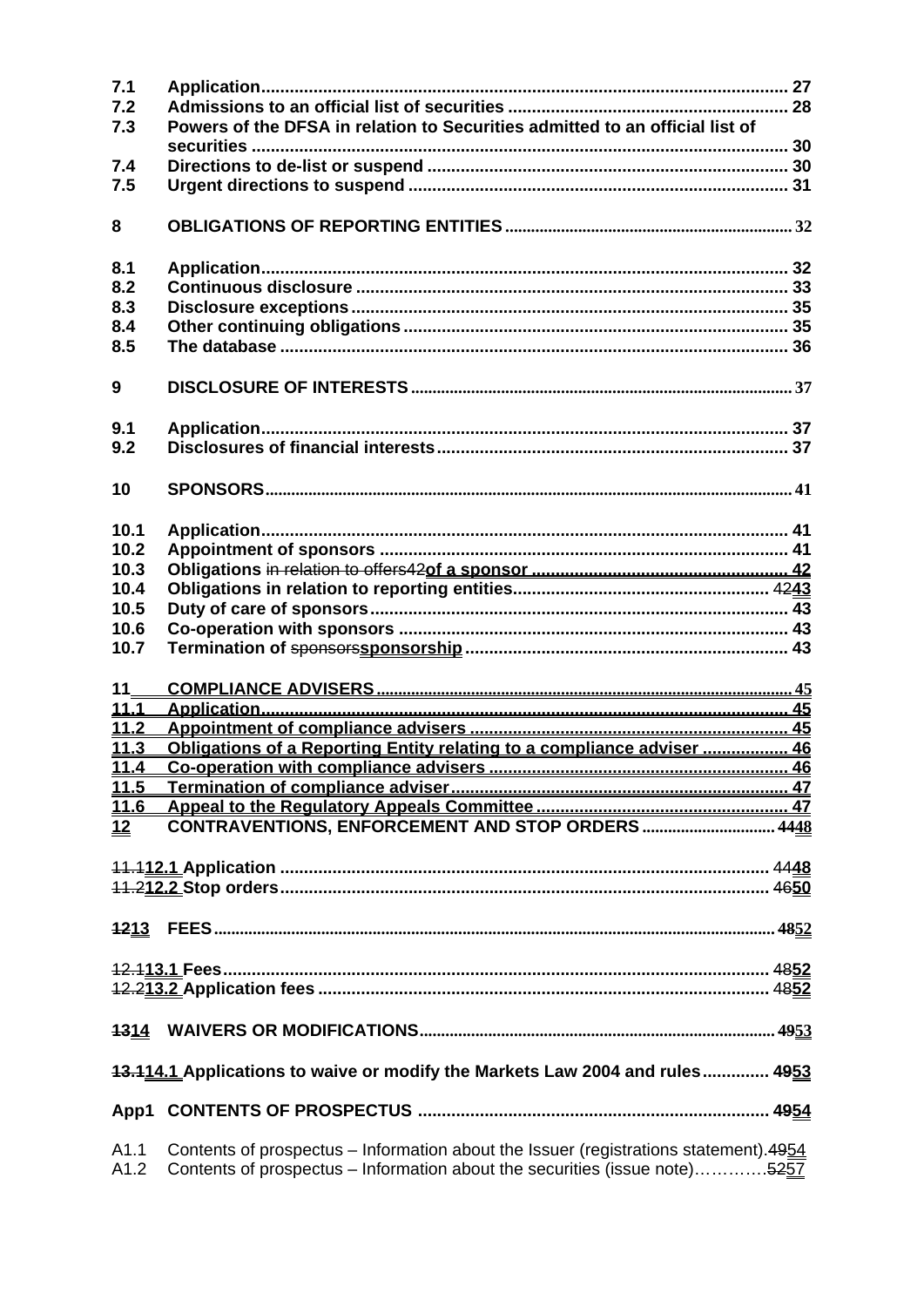|      |                                                                                                                                                                                                                                                                                                                                                                                                                                                                                                                                                | . 5560                                                |
|------|------------------------------------------------------------------------------------------------------------------------------------------------------------------------------------------------------------------------------------------------------------------------------------------------------------------------------------------------------------------------------------------------------------------------------------------------------------------------------------------------------------------------------------------------|-------------------------------------------------------|
|      | A2.1 Continuing obligations – disclosure relating to the reporting entity<br>A2.2  Other obligations of a reporting entity<br>A2.3  Disclosures relating to Listed Funds<br>A2.4Disclosures relating to Listed Designated Investments<br>A2.5  Other obligations of a reporting entity in relation to Designated Investments                                                                                                                                                                                                                   | 5561<br>6570<br>67 <u>72</u><br>.7479<br>78 <u>83</u> |
|      | App3 .CONSENT OF HOLDERS OF SECURITIES                                                                                                                                                                                                                                                                                                                                                                                                                                                                                                         | <u>7984.</u>                                          |
|      | A3.1Consent of holders of securities - events requiring consent of holders of<br>securities<br>A3.2Consent of holders of securities – events requiring consent of holders of securities<br>to vote<br>A3.3Consent of holders of securities -other events giving rise to the right of holders of<br>securities to vote<br>A3.4Consent of holders of Units – events requiring consent of holder of Units 7987<br>A3.5  Consent of holders of Designated Investments – other events giving rise to the rights<br>of holders of securities to vote | 7984<br>8085<br>8287<br>8388                          |
|      | <b>App4CORPORATE GOVERNANCE AND DIRECTORS' DEALINGS</b>                                                                                                                                                                                                                                                                                                                                                                                                                                                                                        | 8489                                                  |
|      | A4.1Application<br>A4.2 Systems and Controls<br>A4.3 Part 1: Corporate governance<br>A4.4Part 2: Directors' dealing                                                                                                                                                                                                                                                                                                                                                                                                                            | 8489<br>8489<br>8590<br>9196                          |
|      | App 5.LIST OF EXEMPT OFFERORS                                                                                                                                                                                                                                                                                                                                                                                                                                                                                                                  | 95100                                                 |
|      | A5.1List of exempt offerors pursuant to Rule 2.4.3 and 2.4.4                                                                                                                                                                                                                                                                                                                                                                                                                                                                                   | 95100                                                 |
|      | App6OFFERED SECURITIES RULES AND DFSA FEES                                                                                                                                                                                                                                                                                                                                                                                                                                                                                                     | 96101                                                 |
|      | A6.1Fees table<br>A6.2Fees payable                                                                                                                                                                                                                                                                                                                                                                                                                                                                                                             | 96101<br>96101                                        |
|      | <b>App7PRICE SENSITIVE INFORMATION</b>                                                                                                                                                                                                                                                                                                                                                                                                                                                                                                         | 97102                                                 |
| A7.1 | Guidance in relation to section A2.1                                                                                                                                                                                                                                                                                                                                                                                                                                                                                                           | 97102                                                 |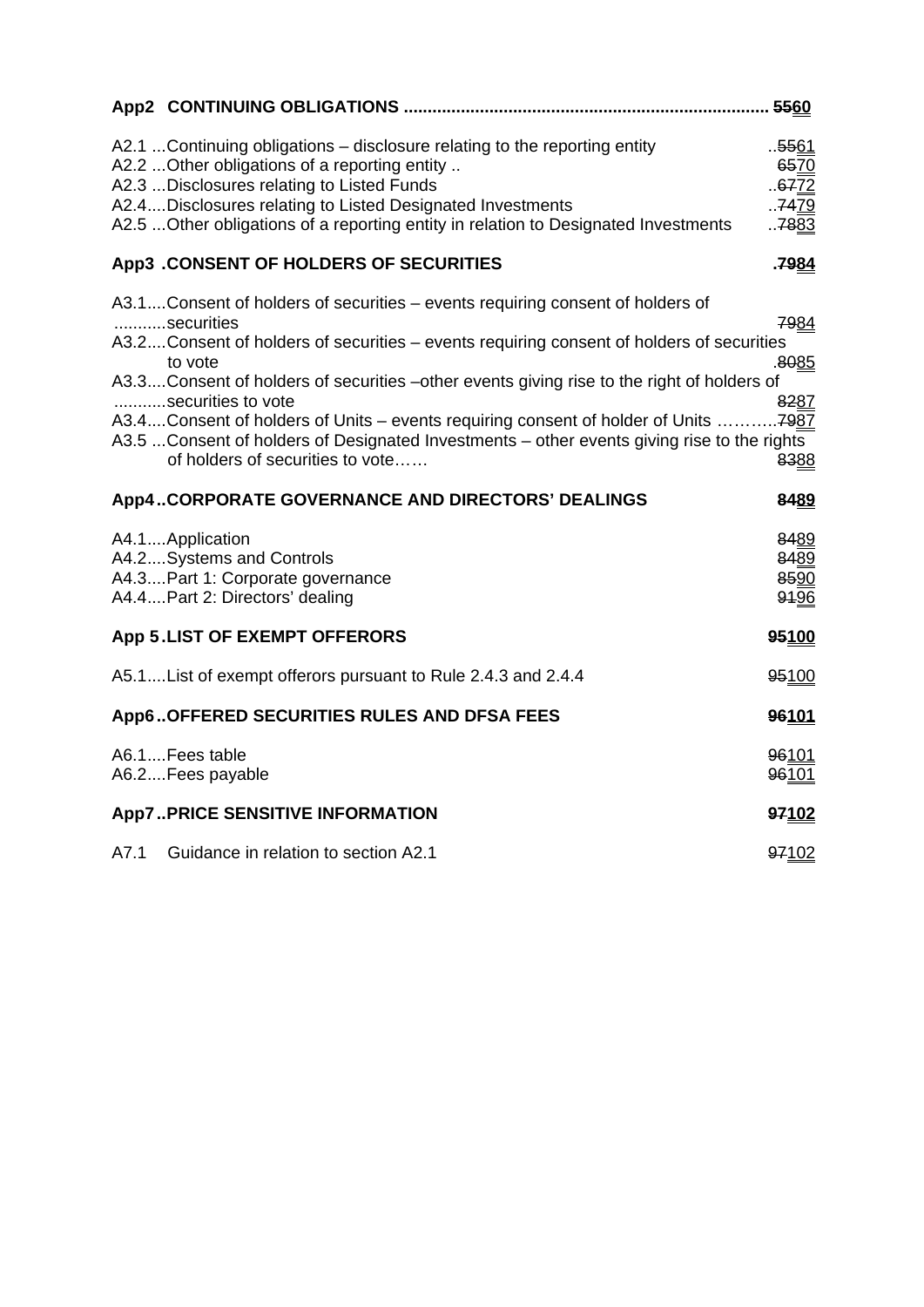#### **Guidance**

#### **Sponsors and compliance advisers**

8. Chapter 10 contains Rules in respect of the appointment, termination and obligations of sponsors. Chapter 11 contains Rules in respect of the appointment and termination of compliance advisers and the obligations of Reporting Entities to compliance advisers. [Amended][VER5/06-06]

#### **General provisions**

9. Chapters  $11$ ,  $12$  and  $12$ ,  $13$  and  $14$  complete the regulatory scheme by setting out Rules relating to contraventions, fees and applications for waivers and modifications. [Amended][VER5/06-06]

#### **Units and Listed Units**

14. However, the other provisions of OSR do apply to a Fund in relation to the listing of Units, Listed Funds and to Operators which are Reporting Entities. Consequently, chapters 7 to 1314 of this module apply as appropriate in relation to Funds and Operators. [Amended][VER5/06-06]

[Amended][VER4/04-06]

## **4 PROSPECTUS OFFERS OF SECURITIES**

#### **4.2 General requirements**

**4.2.6** (1) A Person who makes or intends to make a Prospectus Offer must appoint a sponsor in sufficient time to enable that sponsor to comply with the requirements of chapter 10. 10 of this module. [Amended][VER5/06-06]

 (2) The appointment of a sponsor under Rule 4.2.6(1) remains in effect for the period the Prospectus Offer remains open. [Added][VER5/06-06]

## **5 PROSPECTUS REQUIREMENTS**

#### **5.2 Contents requirements**

**5.2.2** . . . . .

#### **Guidance**

- 2. An Offeror applying for a waiver or modification in respect of Prospectus requirements is required, in accordance with chapter 13,14, to complete and submit the appropriate form in PFN and:
	- a. identify the contents requirement which it seeks to waive or modify; and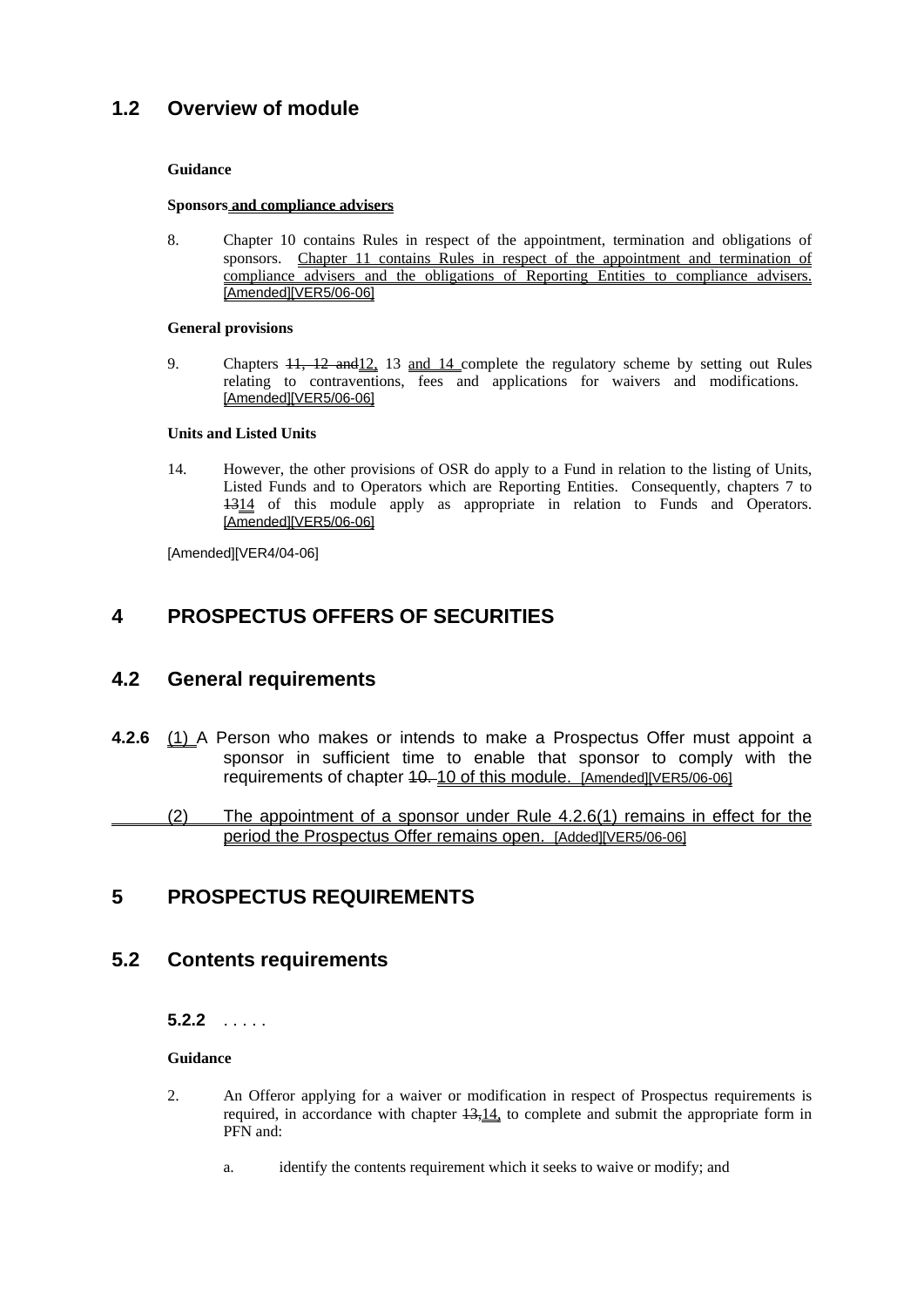b. provide a statement of the reasons why it believes the information should not or cannot be disclosed in the Prospectus, or should be disclosed in a modified manner.

#### **7 LISTED SECURITIES**

#### **7.1 Application**

#### **7.1.1** . . . .

#### **Guidance**

2. Once a Person has Securities admitted to an Official List of Securities by an Authorised Market Institution, in most instances, it will become a Reporting Entity. A Reporting Entity, and some other associated Persons, become subject to the provisions of chapters 8, 99, 10 and 10 11 of this module and have obligations to the DFSA. A Reporting Entity may also be subject to ongoing obligations to an Authorised Market Institution under the listing rules. [Amended][VER5/06-06]

#### **8 OBLIGATIONS OF REPORTING ENTITIES**

#### **8.2 Continuous disclosure**

- **8.2.3** (1) A Reporting Entity must not disclose any information it is required to disclose by Rule 8.2.1 to any other Person prior to the market disclosure in accordance with Rule 8.2.1(3) of such information except in strict confidence to:
	- (a) its advisors, underwriters or, sponsors or compliance advisers; [Amended][VER5/06-06]
	- (b) the custodian of the Listed Fund to which the information relates;
	- (c) agent employed to release the information;
	- (d) Persons with whom it is negotiating with a view to effecting a transaction or raising finance, including prospective underwriters or sponsors of an issue of Securities, providers of finance or loans or the placement of the balance of a rights issue not taken up by shareholders;
	- (e) the DFSA or another Financial Services Regulator where such disclosure is necessary or desirable for the regulator to perform its functions;
	- (f) a Person to whom the Reporting Entity discloses information in accordance with a lawful requirement; or
	- (g) a Person to whom the information is disclosed in the necessary course of the business of the Reporting Entity.

[Amended][VER2/08-05]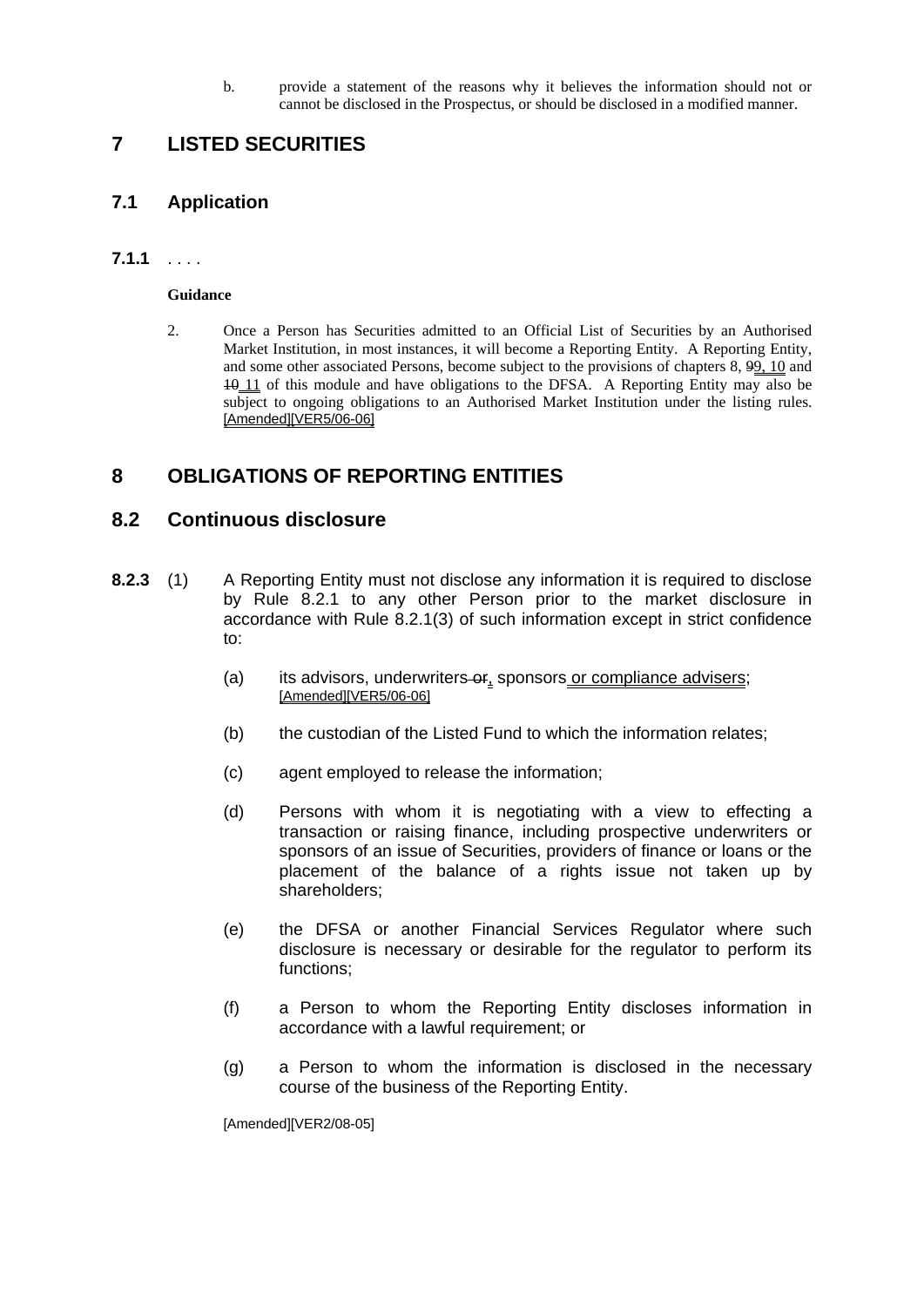## **8.4 Other continuing obligations**

- **8.4.3** (1) Subject to 8.4.3(3) a Reporting Entity must appoint a sponsor to perform such role as set out in chapter 10. [Amended][VER3/09-05]
- **8.4.3** (1) The DFSA may by written notice require a Reporting Entity to appoint a compliance adviser for a specified period to assist the Reporting Entity in meeting its continuing obligations under the Markets Law 2004 and this module.
	- (2) The A Reporting Entity which appoints a sponsorthat is required to appoint a compliance adviser in accordance with Rule  $8.4.3(1)$  must ensure that that sponsora compliance adviser continues to fulfil histhe role of compliance adviser until such time as the DFSA consents in writing to his releaseadvises the Reporting Entity in writing that a compliance adviser is no longer required.
	- (3) A Person who is a Reporting Entity solely by reason of the admittance of Designated Investments to an Official List of Securities does not need to appoint a sponsor. [Added][VER3/09-05]

[Amended][VER5/06-06]

#### **10 SPONSORS**

#### **10.1 Application**

- **10.1.1** This chapter applies to:
	- (a) a sponsorsponsors; and
	- (b) an Undertaking that isPersons required to appoint a sponsor pursuant tounder Rule 4.2.6 or Rule 8.4.3.4.2.6.

[Amended][VER5/06-06]

#### **Guidance**

RulesRule 4.2.6 and 8.4.3 requirerequires the appointment of a sponsor for a Prospectus Offer in the DIFC in sufficient time to enable the sponsor to comply with its obligations and for as long as the Offer is open. The requirement for the appointment of a sponsor is designed to ensure that Reporting Entities area Person who makes or intends to make a Prospectus Offer is aware of, and comply complies with, theirthe requirements under the Markets Law 2004 and this module.

In most cases the Person making a Prospectus Offer, will be the Issuer of the Securities in the Prospectus. However there may be situations where the Person making a Prospectus Offer, that is the Offeror, is not the Issuer.

In any event, the sponsor must make certain inquiries and assume certain obligations under the Rules. A sponsor must therefore be a Person familiar with the requirements of the Markets Law 2004 and Rulesthis module and who has the necessary skill knowledge, experience and, qualifications to ensure that the Reporting Entity compliesand resources to assist the Offeror to comply with the various requirements. In exceptional circumstances, in light of the skills, qualifications and experience of staff within the Reporting Entity, the DFSA may grant a waiver or modification of the requirement of the appointment of a sponsor.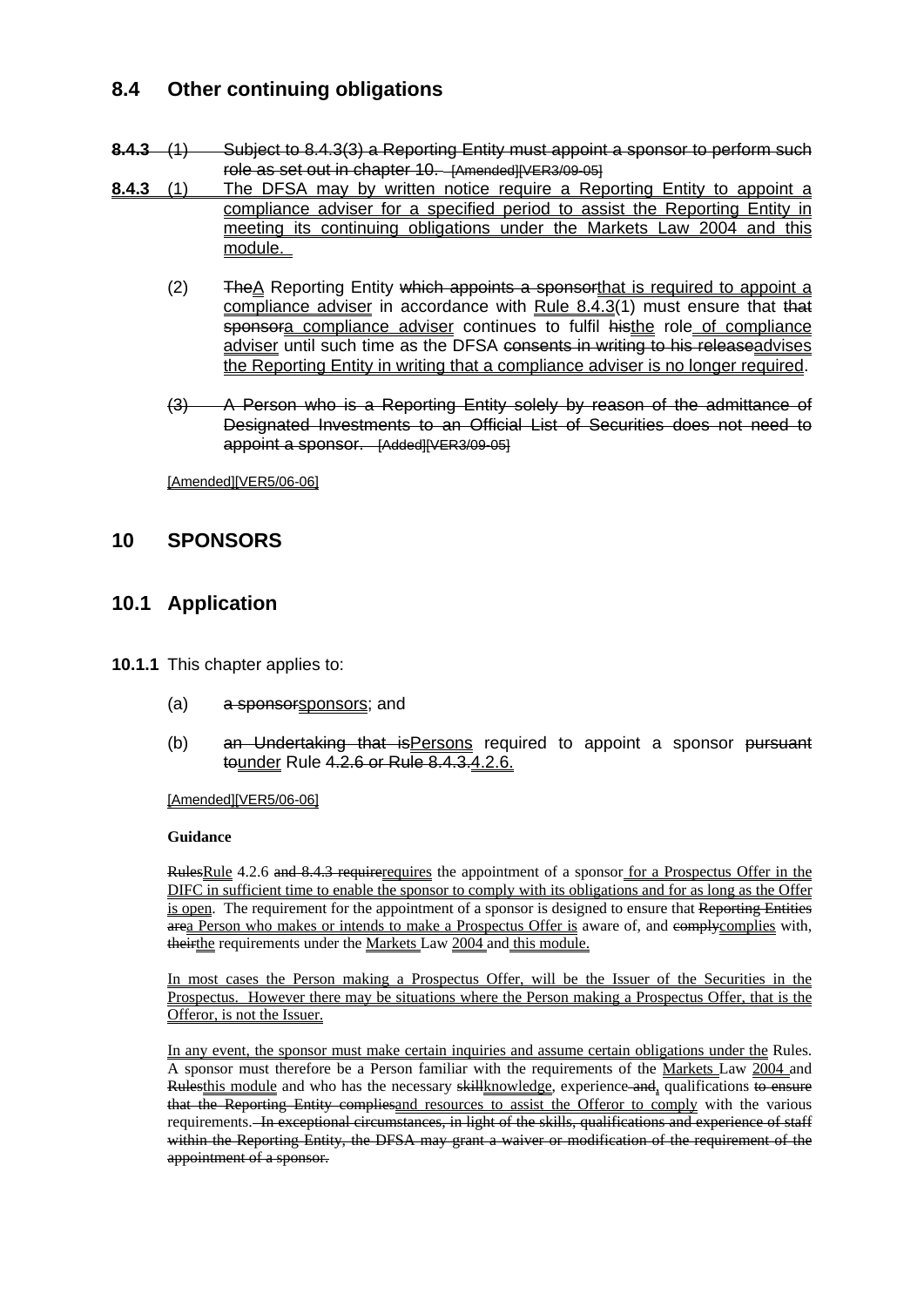The DFSA's *Policy Statement 1/2006 Sponsors* describes in greater detail the role and regulatory obligations of a sponsor and the kind of knowledge, experience, qualifications and resources the DFSA expects a sponsor to have. The Policy explains that although a sponsor has certain regulatory obligations of its own, as prescribed in this module, its principal role is to assist a Person making a Prospectus Offer to comply with its regulatory responsibilities relating to the Offer. In the Policy Statement, the DFSA confirms that a Person making a Prospectus Offer does not, and cannot, avoid or diminish its regulatory obligations related to Offering Securities simply because it is required to have a sponsor. The regulatory obligations of the Person making the Prospectus Offer are not transferred to the sponsor but remain the responsibility of the Person making the Offer.

[Amended][VER5/06-06]

#### **10.2 Appointment of sponsors**

[Amended][VER5/06-06]

**10.2.1** (1) An Undertaking Prior to appointing a sponsor, a Person must, prior to making the appointment:

- (a) take reasonable steps to ensure that the proposed sponsor has the required skills, resources and knowledge, experience, qualifications and resources to carry out its obligations under the Rules; and
- (b) notify the DFSA of the proposed sponsor's name and, its business address; and  $\epsilon$ ) obtain the DFSA's consent to the proposed appointment. an address in the DIFC for the service of documents.
- (2) If requested by the DFSA, an Undertakinga Person appointing a sponsor must provide the DFSA with information on itsabout the knowledge, experience, qualifications and resources of the appointed or proposed sponsor with regard to the sponsor's skills, resources and experience.
- **10.2.2** (1) An UndertakingA Person must take reasonable steps to ensure that the relevant sponsor and Employees of the sponsor are independent of the Undertaking and have appropriately managed any conflict of interest with respect to the Undertaking that may arise.
	- (2) An UndertakingA Person must notify the DFSA if it becomes aware, or has reason to believe, that the sponsor or relevant Employees of the sponsor are no longer independent of the Undertaking or have a conflict of interest which has not been appropriately managed.
- **10.2.3** Where, in the opinion of the DFSA, a sponsor appointed by an Undertakinga Person is not suitable in the opinion of the DFSA, . or where a sponsor has not been appointed or has resigned, the DFSA may direct an Undertaking the Person to replace or appoint a sponsor.

#### **10.3 Obligations in relation to offersof a sponsor**

[Amended][VER5/06-06]

#### **10.3.1** When making an Offer, aA sponsor appointed pursuant to Rule 4.2.6 must: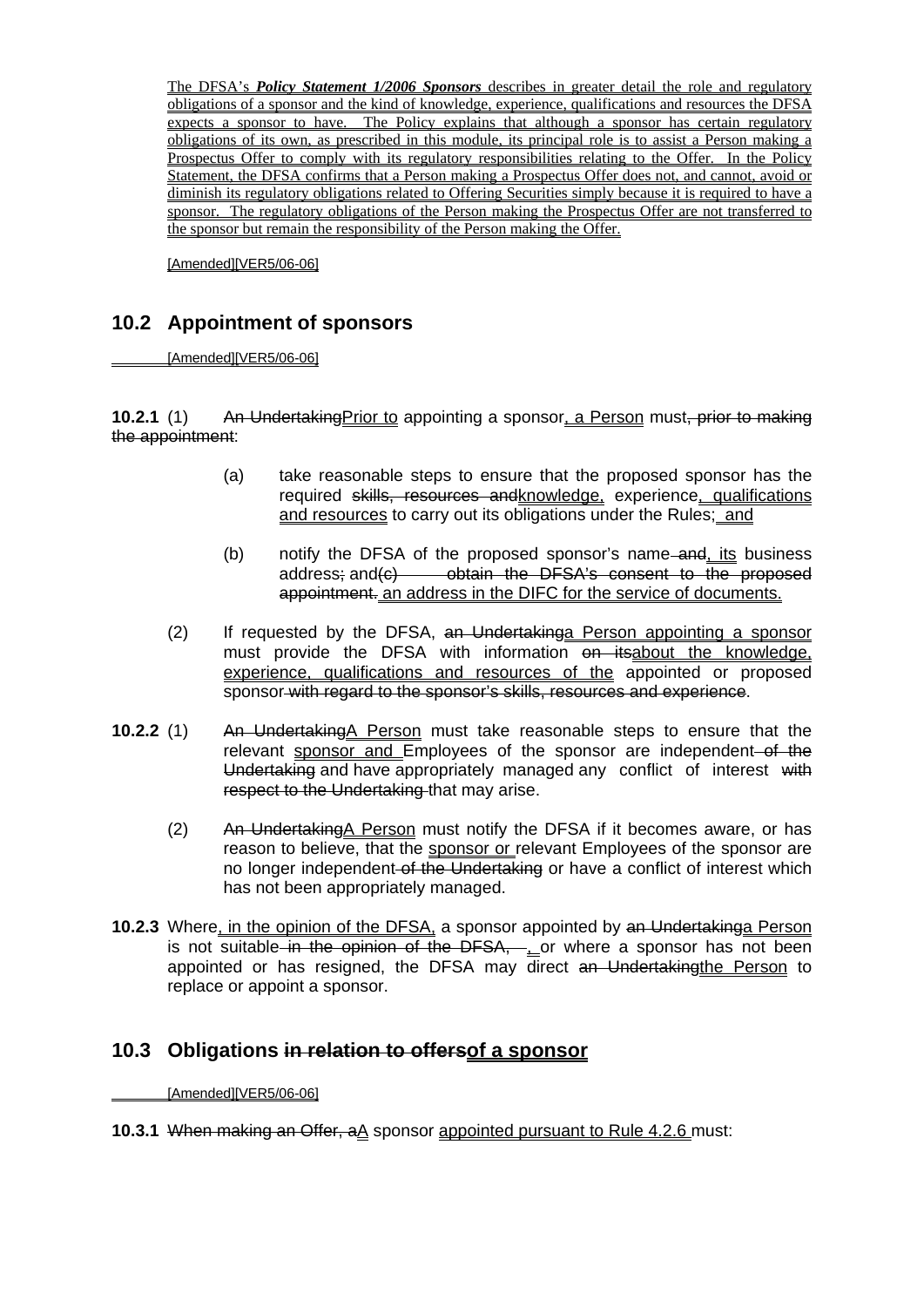- (a) satisfy itself to the best of its knowledge and belief, having made due and careful enquiry of the Offeror of the Securities and its advisors, that the Offerorthat the Person who makes or intends to make a Prospectus Offer has satisfied all applicable conditions for Offering Securities and other relevant requirements under the Markets Law 2004 and this module;
- (b) provide to the DFSA any information or explanation known to it in such form and within such time limit as the DFSA may reasonably require for the purpose of verifying whether this module is being, and has been, complied with by the Offeror and Issuer in relation to which it acts as sponsora Prospectus Offer; and
- (c) take other steps required in writing by the DFSA.

#### **10.4 Obligations in relation to reporting entities**

- **10.4.1** (1) A sponsor must ensure that a Reporting Entity complies with any applicable provisions in the Markets Law 2004 and this module.
- **10.3.2** (21) WhenWhere a sponsor becomes aware of a failure of theby a Reporting Entity which he sponsors to comply with its obligations under the Markets Law 2004 and this module, hethe sponsor must without undue delay:
	- (a) notify the Reporting Entity of the failure and take reasonable steps to ensure it rectifies the failure within a reasonable time; and
	- (b) if the Reporting Entity does not or is unable to rectify the failure as soon as practicable:
		- (i) notify the DFSA of that fact; and
		- (ii) if the continuing obligation is one of disclosure, make the disclosure to the DFSA.

#### **10.4 Obligations in relation to reporting entities**

DELETED. [Amended][VER5/06-06]

#### **10.5 Duty of care of sponsors**

**10.5.1** A sponsor has a duty of care to the Undertaking Person to whom which it is appointed. [Amended][VER5/06-06]

#### **10.6 Co-operation with sponsors**

- **10.6.1** An UndertakingPersons who make or intend to make a Prospectus Offer must take reasonable steps to ensure that  $\frac{H_t}{H_t}$  and  $\frac{H_t}{H_t}$  Employees: [Amended][VER5/06-06]
	- (a) provide such assistance as the sponsor reasonably requires to discharge its duties;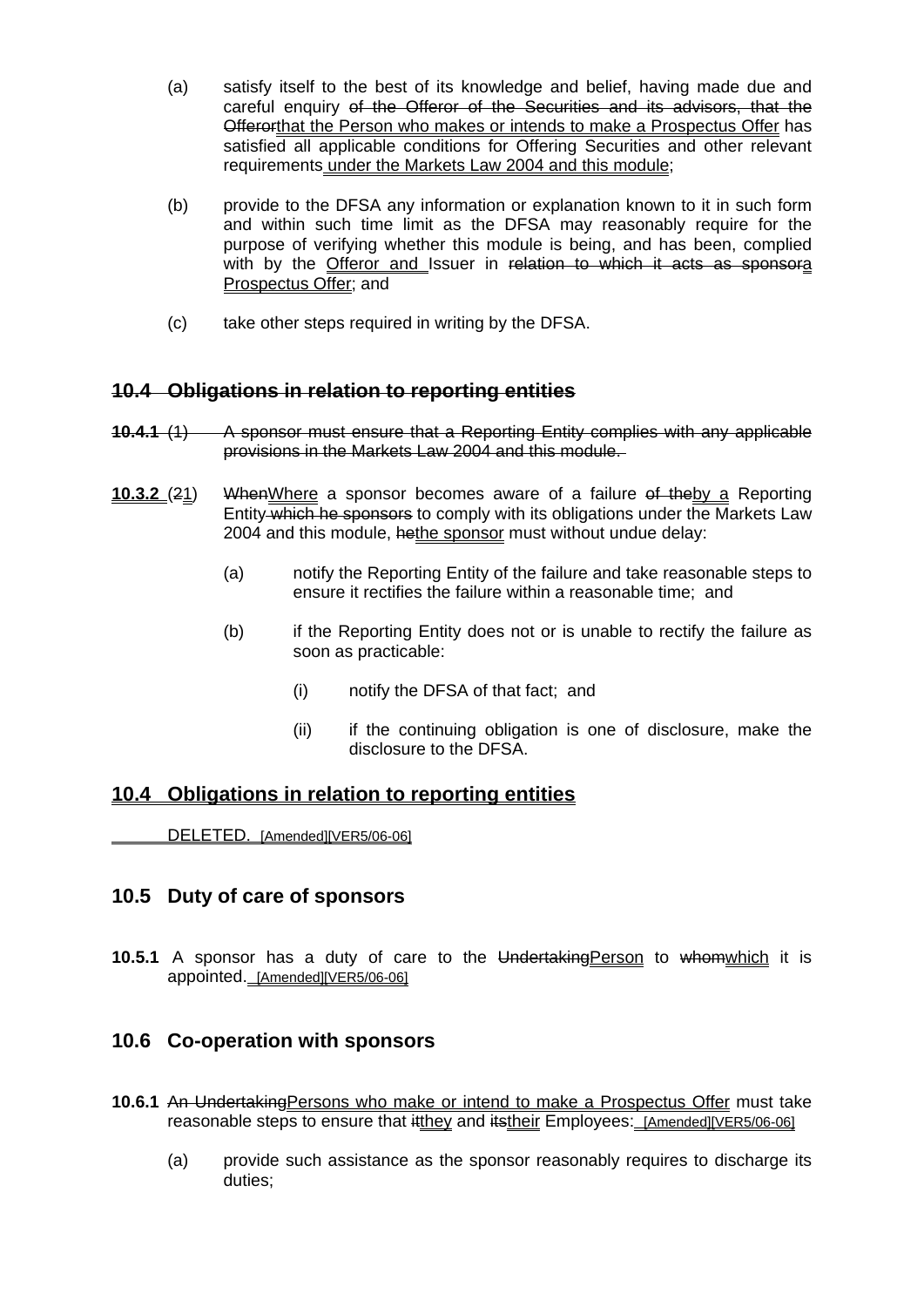- (b) give the sponsor right of access at all reasonable times to relevant records and information;
- (c) do not interfere with the sponsor's ability to discharge its duties;
- (d) do not provide misleading or deceptive information to the sponsor; and
- (e) report to the sponsor any matter which may significantly affect the financial position of the undertakingPerson issuing the Securities or the price or value of the Securities. [Amended][VER5/06-06]
- **10.6.2** A sponsor must notify the DFSA of any non co-operation by the UndertakingOfferor, Issuer, or itstheir Employees.

#### **10.7 Termination of sponsorssponsorship**

[Amended][VER5/06-06]

- **10.7.1** Where an Undertakinga Person who makes or intends to make a Prospectus Offer dismisses its sponsor, the UndertakingPerson must advise the DFSA in writing without delay of the dismissal, giving details of any relevant facts and circumstances.
- **10.7.2** Where a sponsor resigns as sponsor to an Undertaking, it must advise the DFSA in writing without delay of the resignation, giving details of any relevant facts and circumstances.

#### **11 COMPLIANCE ADVISERS**

[Added][VER5/06-06]

#### **11.1 Application**

**11.1.1** This chapter applies to Reporting Entities that are required to appoint compliance advisers under Rule 8.4.3.

**Guidance** 

- The requirement for the appointment of a compliance adviser is designed to ensure that a Reporting Entity is aware of and complies with its continuing obligations under the Markets Law 2004 and this module. A compliance adviser should therefore be a person familiar with the requirements of the Markets Law 2004 and this module and should have the necessary knowledge, experience, qualifications and resources to assist a Reporting Entity to comply with its regulatory obligations.
- The DFSA's *Policy Statement 2/2006 Compliance Advisers* describes in greater detail the purpose of a compliance adviser and the circumstances in which the DFSA is likely to require a Reporting Entity to appoint a compliance adviser. The Policy also describes how a compliance adviser can assist a Reporting Entity to meet its obligations in the Markets Law 2004 and this module generally, and specifically the continuing obligations prescribed in Rule 8 and App2, App3 and App4 of this module. The Policy explains that the compliance adviser does not take on any regulatory obligations or potential regulatory liability of its own under the Markets Law 2004 or this module if it agrees to act as a compliance adviser to a Reporting Entity. The relationship between the Reporting Entity and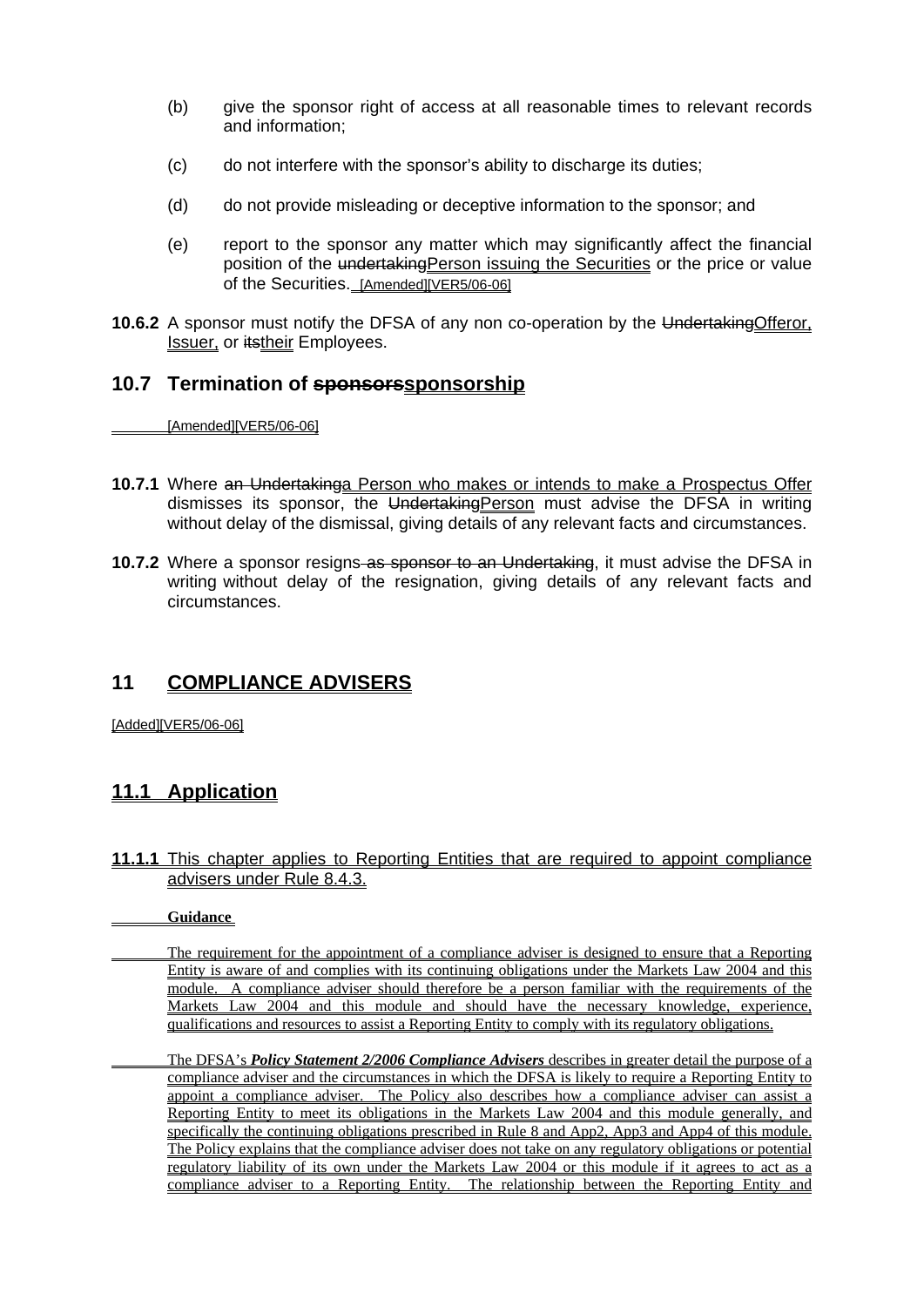compliance adviser is a contractual one similar to one with any other professional adviser. In the Policy Statement the DFSA confirms its view that the compliance adviser role is merely to advise and assist the Reporting Entity to comply with its continuing regulatory responsibilities, all of which remain the responsibility of the Reporting Entity.

## **11.2 Appointment of compliance advisers**

- **11.2.1** The DFSA may, in its absolute discretion, require a Reporting Entity to:
- (1) appoint a compliance adviser; or
- (2) replace a compliance adviser already appointed.
- **11.2.2** (1) A Reporting Entity required to appoint a compliance adviser must, prior to making the appointment:
- (a) take reasonable steps to ensure that the proposed compliance adviser has the required knowledge, experience, qualifications and resources to carry out its obligations under this module;
	- (b) notify the DFSA of the proposed compliance adviser's name and business address; and
- (c) take reasonable steps to ensure that the proposed compliance adviser and its relevant Employees are independent and that any conflicts of interest are appropriately managed.
	- (2) If requested by the DFSA, a Reporting Entity appointing a compliance adviser must provide the DFSA with such information as it may require including information regarding knowledge, experience, qualifications and resources of the compliance adviser.
- (3) A Reporting Entity must notify the DFSA if it becomes aware, or has reason to believe, that the compliance adviser or its relevant Employees have a conflict of interest which has not been appropriately managed.

## **11.3 Obligations of a Reporting Entity relating to a compliance adviser**

- **11.3.1** Where a Reporting Entity is advised by its compliance adviser that it is failing or has failed to comply with its obligations under the Markets Law 2004 and this module, the Reporting Entity must without undue delay:
- (a) take reasonable steps to rectify the failure as soon as practicable; and
- (b) if the Reporting Entity does not or is unable to rectify the failure as soon as practicable notify the DFSA of that fact.
- **11.3.2** A Reporting Entity must provide to the DFSA any information in such form and within such time as the DFSA may reasonably require regarding its compliance adviser or any advice the compliance adviser is providing, or has provided, to the Reporting Entity regarding its continuing obligations under the Markets Law 2004 and this module.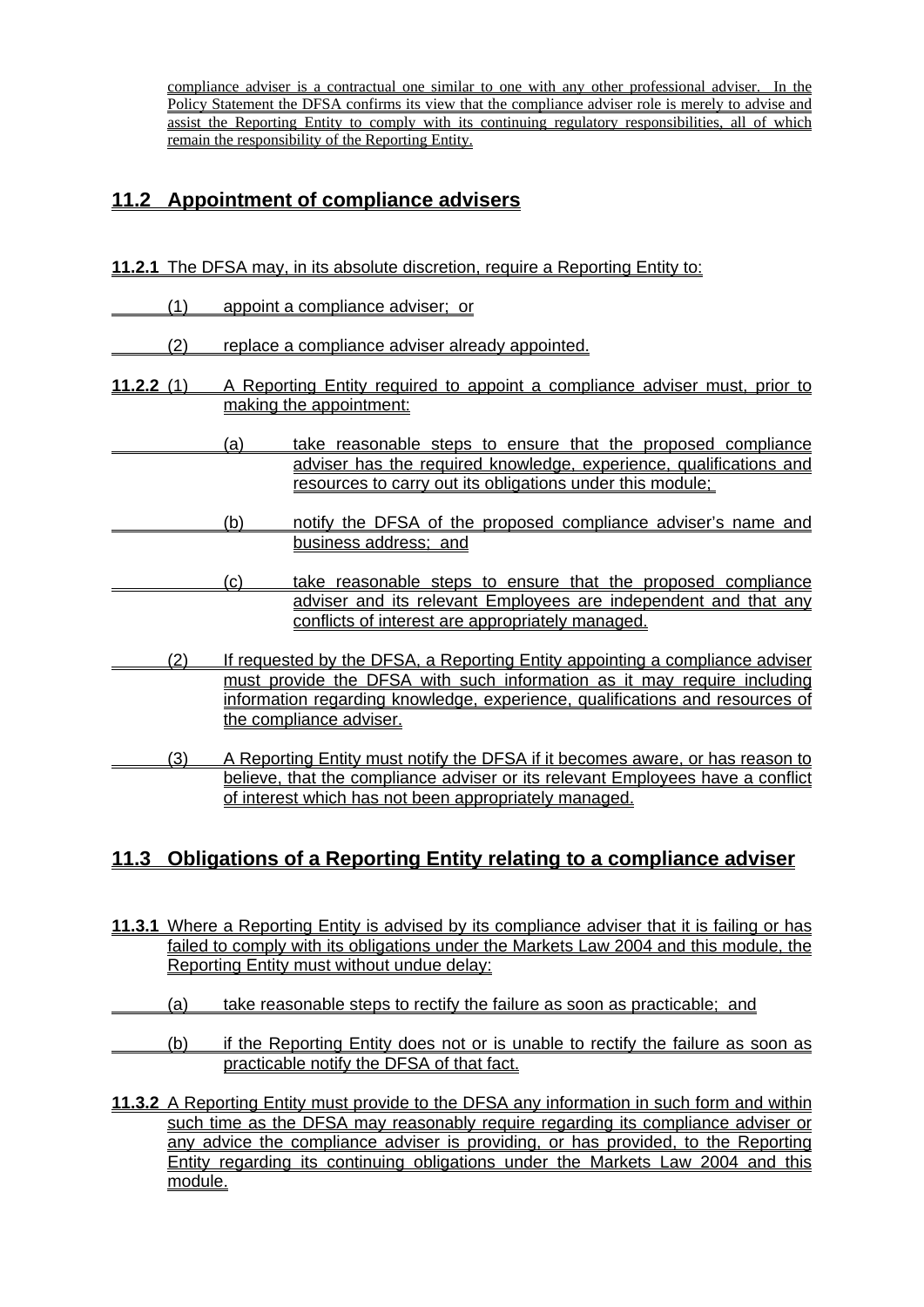**11.3.3** A Reporting Entity must take reasonable steps to ensure its compliance adviser cooperates in any investigation conducted by the DFSA including answering promptly and openly any questions addressed to the compliance adviser, promptly producing the originals or copies of any relevant documents and attending before any meeting or hearing at which the compliance adviser is requested to appear.

## **11.4 Co-operation with compliance advisers**

**11.4.1** A Reporting Entity must take reasonable steps to ensure that it and its Employees:

| (1) | provide such assistance as the compliance adviser reasonably requires to            |
|-----|-------------------------------------------------------------------------------------|
|     | discharge its duties:                                                               |
| (2) | give the compliance adviser right of access at all reasonable times to relevant     |
|     | records and information:                                                            |
|     |                                                                                     |
| (3) | do not hinder or interfere with the compliance adviser's ability to discharge its   |
|     | duties:                                                                             |
| (4) | do not withhold information that would assist the compliance adviser advising       |
|     | the Reporting Entity of its duties:                                                 |
| (5) | do not provide misleading or deceptive information to the compliance adviser;       |
|     | <u>and</u>                                                                          |
| (6) | report to the compliance adviser any matter which may significantly affect the      |
|     | financial position of the Reporting Entity or the price or value of the Securities. |

## **11.5 Termination of compliance adviser**

- 11.5.1 Where a Reporting Entity dismisses its compliance adviser, the Reporting Entity must advise the DFSA in writing without delay of the dismissal, giving details of all relevant facts and circumstances.
- **11.5.2** Where a compliance adviser resigns, the Reporting Entity must without delay advise the DFSA in writing of the resignation, giving details of all relevant facts and circumstances.

## **11.6 Appeal to the Regulatory Appeals Committee**

 The Regulatory Appeals Committee has jurisdiction to hear and determine any appeal of a decision of the DFSA to require a Reporting Entity to appoint a compliance adviser under Rules 8.4.3 and 11.2.

## **12 CONTRAVENTIONS, ENFORCEMENT AND STOP ORDERS**

[Renumbered][VER5/06-06]